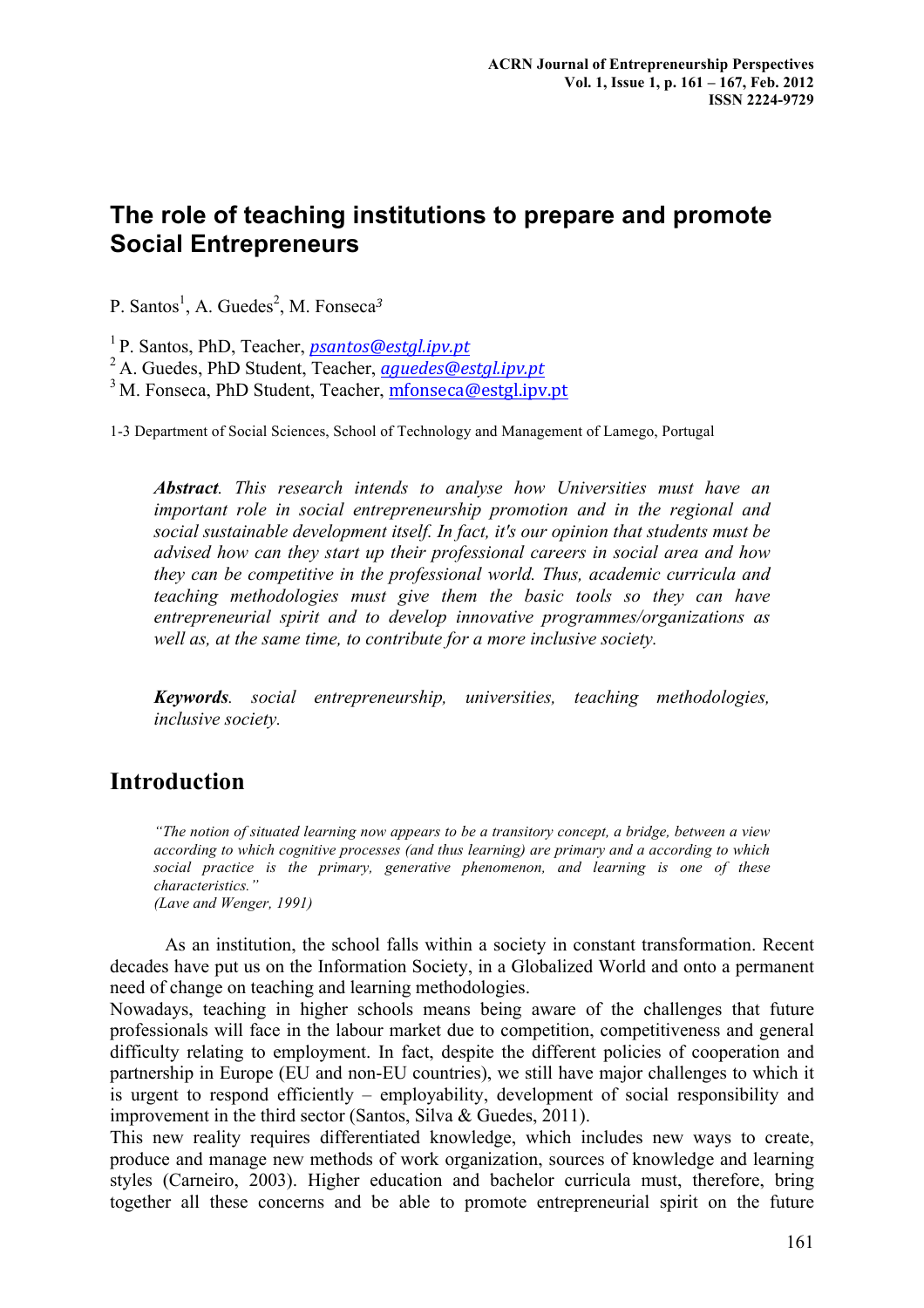professionals, by showing technical, professional, social, organizational and cognitive skills towards a competitive and inclusive society. We understand inclusive society as an opportunity of sustainable growth: people's life chances are maximised, because they have access to the services and facilities they need; the needs of specific groups are achieved and people have a sense of belonging to the community by interacting with others and be able to use community resources for the collective well-being.

In other words, the welfare State of the future demands that the citizens must be proactive in sustainable society's development, instead of this role being only assigned to public administration and government. Private initiative can introduce innovative management tools to make third sector a competitive and successful area, without losing its scope of promoting inclusive societies and spread peoples' wellbeing.

That is the reason why higher education must be able to promote social entrepreneurship with the help of innovative tools and different teaching methodologies. The role of high education institutions must pass through the ability of making students believe in a new and successful way of welfare State, based on competence, skills and professional differentiation.

So, we believe that we don't need more organizations working in the third sector. What we need is people with entrepreneurial spirit, with great management skills that are available to take risks and allow these organizations being sustainable in financial, social, economic and organizational areas, even though their main goal keeps to be "having a social mission to answer a social problem" (Martins & Frazão, *in* Azevedo *et. al.*, 2010, p. 128).

Social entrepreneurship must be faced as a way to develop the existing organizations and their human and technical resources, to allow the effective value creation and to potentiate them as a catalyser of social sustainable development.

### **Teaching and learning**

Higher education institutions have a key role in the social competitiveness challenge, either by offering high-quality training, appropriated to labour market and to the socioeconomic environment needs (specific to each region/country), either by the preparation of professionals who can address the real needs of public or private organizations, through the ability to mobilize their scientific/technical knowledge to any situation, at the right time and with discernment (Santos & Bonito, 2010).

In this new teaching and learning paradigm, the individual also takes an increasingly important role and responsibility in managing its own career (Arnold, 1997), but he must be prepared and advised during its bachelor's/academic studies, with teaching methodologies that drag out their ability to be a proactive element on the inclusive society building (Carvalho, 2011).

Qualified people have to be prepared to find a job or to create business/professional opportunities, where they can be entrepreneurial and become a proactive element on the organizational positioning. Generally, people look for organizations that can meet their career motivations and needs, but organizations, otherwise, are looking for workers that are able to bring any competitive advantage. Thus, if the value of work or the importance that work has in individuals' life affects their behaviour on their career choice management, the organization must also have a greater concern in terms of systemic (Feijó, Whithey, Peiro and Taris, 1995; Nabi, 2000), innovative and competitive view.

The construction of knowledge can then be considered as a continuous process, involving moments of abstract and decontextualized knowledge learning that will be framed by other experiences beyond the school's physical space, allowing learning to occur according to the activity, the context or culture. Therefore, learners should become active participants in the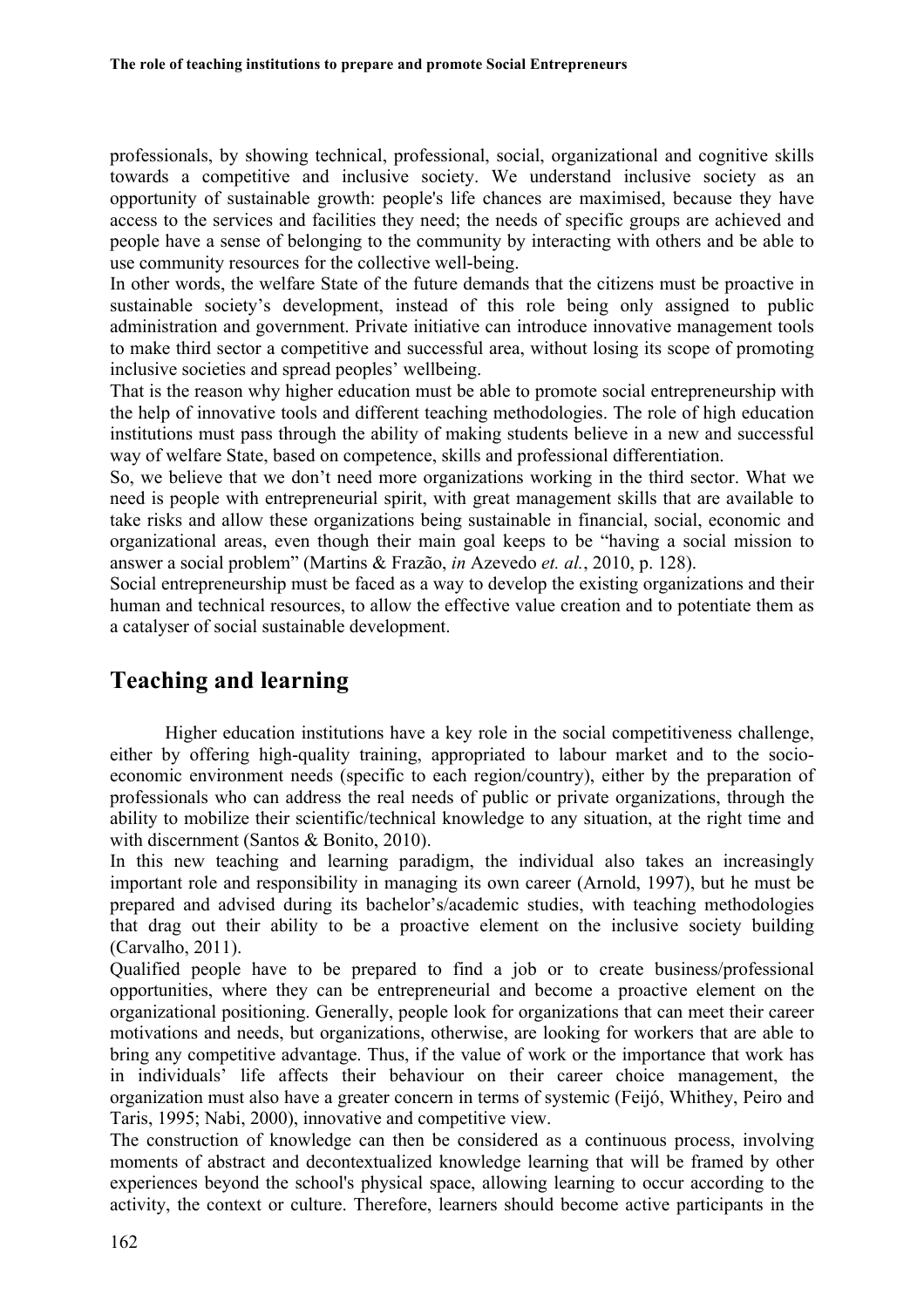educational process. From this proposition it clearly follows that in learning from their own experience, students become, in a sense, their own teachers. The changed role of the learner has, in turn, implications for that of the teacher. Instead of the source of knowledge, teachers become facilitators of the learning process; that is, their role is to create the set of conditions under which students can best learn from their experiences. Furthermore, teachers can fulfill this role only by becoming learners themselves, and a primary source of their learning must be their students. In a simpler way, teachers who learn become better teachers, and learners who teach become better learners.

In this sense, the learning process, according to nowadays demands, must necessarily be seen as a collaborative process of sharing and interaction, where all players feel really motivated to participate: in higher education, teacher has to hand on his knowledge through interactive methodologies and be able to interact simultaneously with different shapes and speeds of learning. Student, in return, must be motivated to accept the theoretical and conceptual knowledge to be able to solve and manage any situation (theoretical or real, in academic or professional context).

All this interaction between teacher and student is seen as a team work, where the empowerment is a constant reality, and where all members share values and principles in an ethic and good governance basis, promoting best practices and citizenship deepening itself (Santos & Bonito, 2010).

# **Teaching methodologies promoting entrepreneurship**

Higher education contributes, in our perspective, to promote inclusive society through the promotion of general entrepreneurship spirit in students. In fact, citizens will be more proactive in society if they believe in their qualifications potential and if they can clearly identify its role for social development. Thus, curricula must show its ability to enhance the main scientific and technical competences required by their students to be competitive in the future. In other words, it's obvious that future professionals have to show their ability of being constantly proactive and entrepreneurial, even though they aren't the organization owners. Only this way can lead us to Europe's competitiveness regarding the rest of the world.

|  | <b>Social</b><br>Responsability          | <b>INCLUSIVE SOCIETY</b>                                                                                                                           |
|--|------------------------------------------|----------------------------------------------------------------------------------------------------------------------------------------------------|
|  | <b>Social</b><br><b>Entrepreneurship</b> | • Innovative Procedures<br>• Finantial sustainability<br>· sustainable partnerships                                                                |
|  | <b>Teaching</b><br>methodologies         | • collaboration with stakeholders / volunteering<br>• entrepreneurship projects<br>·business and marketing plans<br>·studies / surveys / diagnosis |
|  | <b>School</b>                            | • scientific knowledge<br>• technical know-how                                                                                                     |
|  |                                          |                                                                                                                                                    |

Figure 1 - education for social entrepreneurship/responsability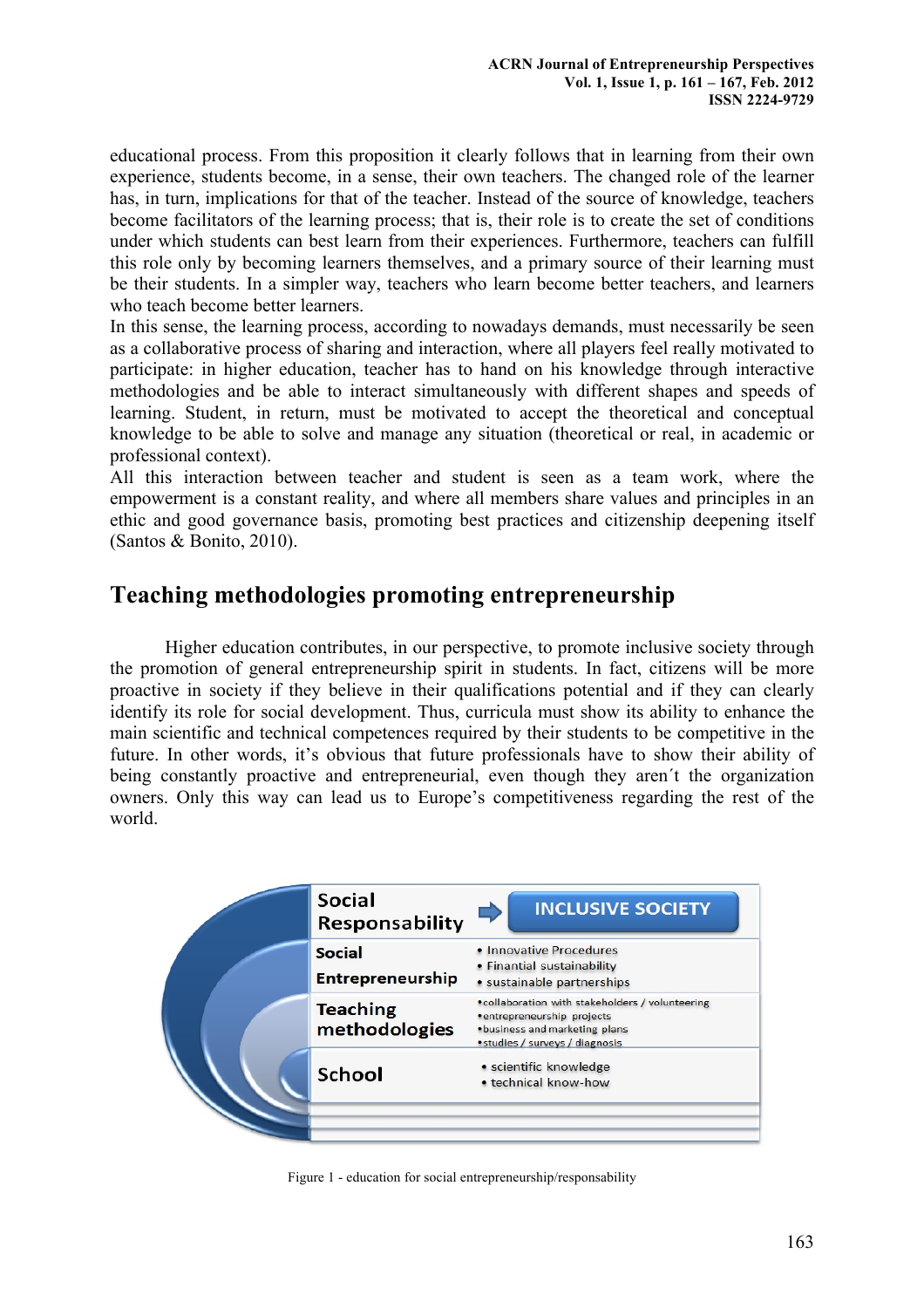According to the above illustration, high education schools have to provide and ensure that students are prepared to intervene as experts in a specific area, gathering the scientific and academic knowledge with the technical know-how to determine the right solution for each situation. This role of schools can be facilitated by some teaching methodologies.

The first of them we want to emphasize is the collaborative learning. The ability to show students their proactive role in their learning process (and consequently on their professional future) is central to the success of collaborative learning – with this methodology, students become aware of their responsibility in shaping their own training path, trying to maximize the resources at their disposal and becoming active of their knowledge and developing a greater capacity of critical thinking. Moreover, with the promotion of that awareness and proactive posture, the students will be even more interested in getting involved in their surrounding community, developing tasks and projects that promote the region itself.

Moreover, collaborative learning also implies the active participation of the stakeholders in all education process: future employers, public administration, company managers, and experts of different scientific areas, among others. It is important that school brings all these partners so they can feel involved in the future professionals' training, giving their example, telling their real needs (so these needs can be used in the curricula organization) and assessing tasks that students can develop as volunteers in those entities.

Besides the collaborative education, we believe in the importance of three more methodologies: volunteering work, development of entrepreneurial projects (where students learn how to do competitive and innovative projects) and the participation of students as academic researchers in their field of academic studies.

The possibility of doing entrepreneurship projects to conclude their bachelor is another way of helping and preparing students to the labour market. In our Superior School, students can choose in the last semester the development of an entrepreneurship project, which includes a business plan, a marketing plan, a market study and the organization of a business idea that can be implemented. All this work is permanently accompanied by different teachers of different academic areas. This final Project allows students to relate the acquired knowledge in school with professional know-how, as well as it shows the relation between the contents of the several curricular units.

In fact, we believe that preparing students to work as a team, developing critical thinking and be able to face new and complex situations and solve problems are the major challenges of education, but the consolidation of these skills will ensure, not only the incentive to research and the development of metacognitive processes in students (project), but it also will promote their ability to face the professional world and real situations (voluntary work) where they can apply their acquired knowledge with a greater social responsibility and acknowledgement of the region/community.

We use volunteering as another teaching methodology. It is an experience for students in real learning environments for limited periods, in which they are in professional/social spaces, consolidating scientific knowledge and testing hypotheses, reflecting on the actions taken, which allows all stakeholders an effective and continuous capacity to evaluate the results obtained in training (collaborative and traditional education) and in the voluntary service.

In addition, it also implies a planned and focused intervention, not only in terms of results, but also respecting different steps to be undertaken by volunteers. In other words, the volunteers do not replace, nor should replace the performing tasks receivers, but should engage themselves in activities that contribute to the development of the community. The volunteer must, above all, create organizational synergies.

Volunteering has gained an increasing importance in the last years and it was recognized by the European Union as a great socioeconomic value to the regions, contributing to the deepening of citizenship and social responsibility. According to the document of the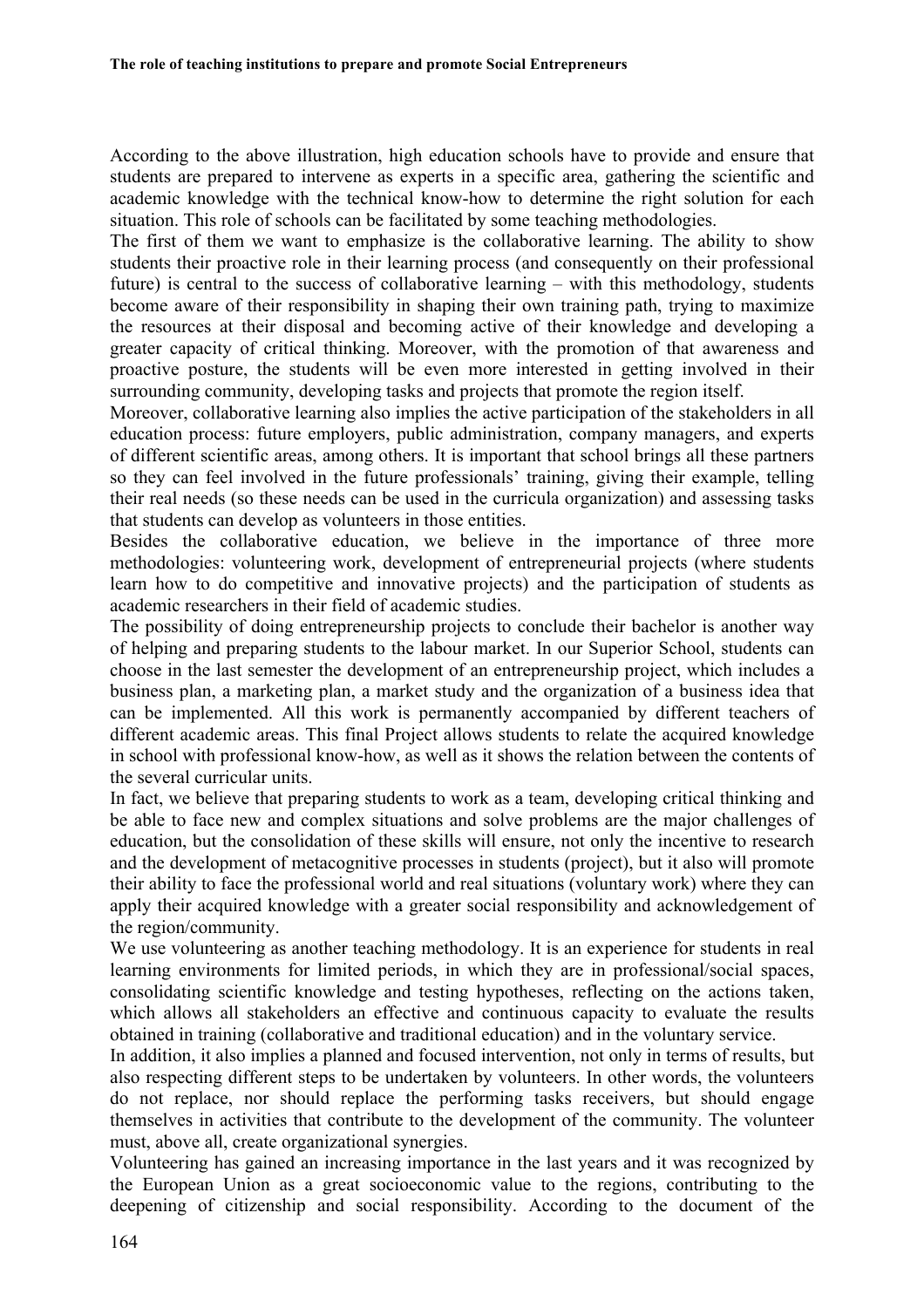Committee for Regional Development (2007), about the contribution of volunteering to economic and social cohesion of the EU, volunteering is understood as a free activity, voluntarily undertaken, consciously, that brings benefit to others and is open to all.

In addition to the Volunteering Project, according to the training areas of the School, we believe that the community intervention must be reinforced by other measures that combine training to strengthen the competitiveness of human beings, also achieved through a proactive approach to an active citizenship and volunteering.

Volunteering cannot be seen simply as an activity of goodwill, primarily focused on social life in the community, not even as an isolated and / or alienated from our professional skills. In our view, this tool is still under-exploited and has the ability to combine social inclusion and sustainable competitive growth of each community and region. Most of the challenges of contemporary society are global and therefore require concerted responses based on broad systemic visions. In the European case, this possibility becomes even more viable for all the available mechanisms for consultation, cooperation and sharing of best practices.

At long last, volunteering is still a potential tool of the parameters of excellence in the training / higher education:

Finally, the last methodology we would like to illustrate as it contributes for the promotion of social entrepreneurship is the participation of students in the elaboration of scientific surveys, studies and social diagnosis, always guided by teachers. Higher education needs to ally permanently their teachers' scientific research capacity, trying to update their knowledge, finding new ways of doing things and understanding continuously how the society changes. In this sense, making students an active participant in research is another tool that potentiates their training, because in the end they can understand more clearly the society where they belong and identify more easily the main weaknesses and how they can be solved or minimized.

With all these methodologies, students can be more prepared:

- $\rightarrow$  to decide in which area they want to work and how they want to work (employer or employee, in a public or private organization);
- $\rightarrow$  to identify social needs in any society, targeting the business possibilities and defining a competitive implementation strategy;
- $\rightarrow$  to analyze the financial sustainability of any project they want to implement, identifying the best region to do it;
- $\rightarrow$  to help the organization they work for to improve the ability to get better resources;
- $\rightarrow$  to understand the market changes and to maximize their ability to use them as a differentiating factor facing competitors;
- $\rightarrow$  to develop assertive communication plans, targeting the most important publics;
- $\rightarrow$  to accept to be a proactive citizen, helping the social development of each community;
- $\rightarrow$  to implement the social responsibility in every organization, as primary and essential element of competitiveness.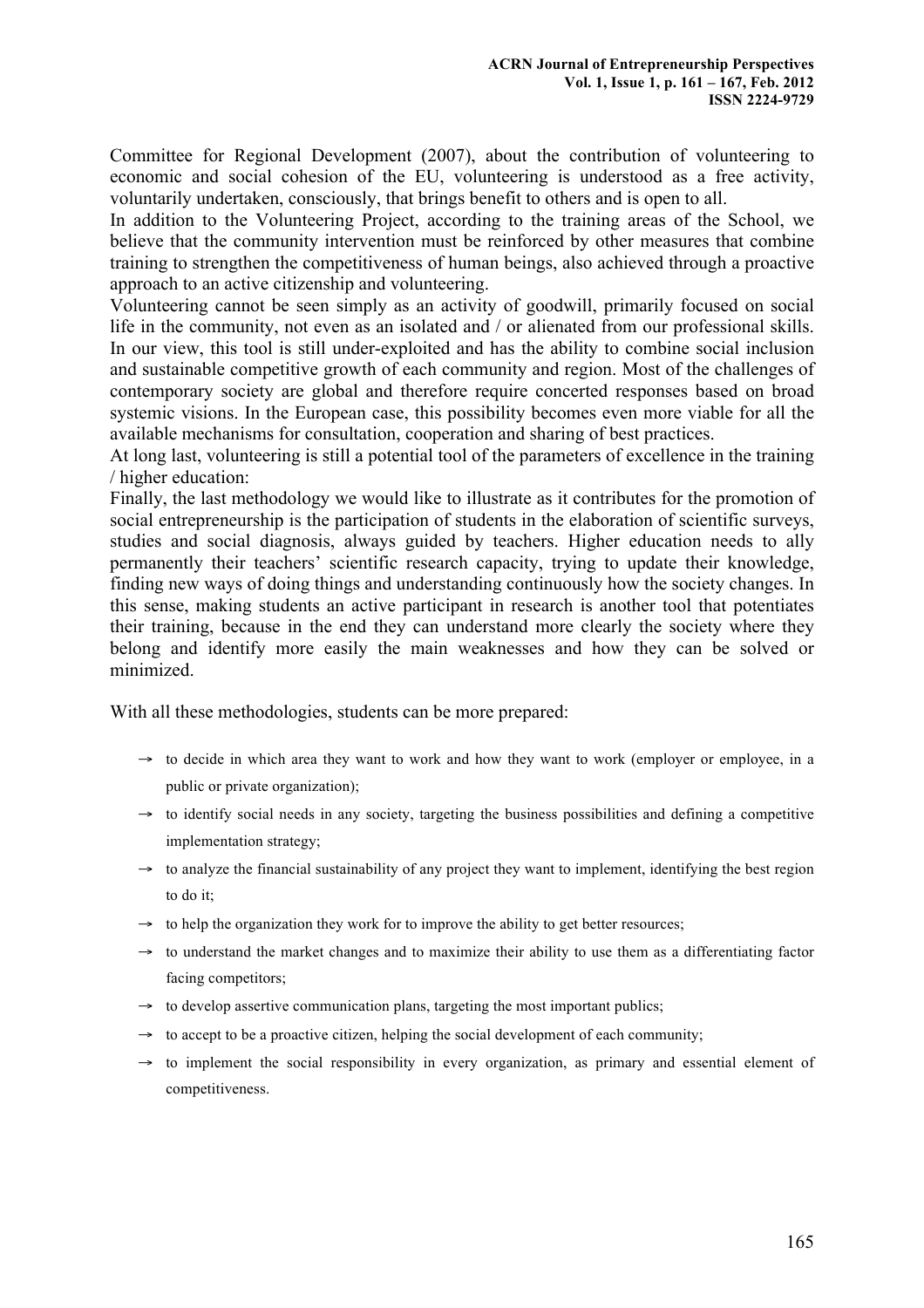## **Conclusions**

By the available indicators we analysed, we believe that the methodologies we presented: collaborative learning, connected with volunteering, entrepreneurship projects, research projects and other conventional methods, can enhance the period of attendance in higher education institutions by students, enabling integrated training of each individual. To bet on a proximity-based teaching skills development (specific and transversal) is to focus on future professionals' qualifications and efficiency. To ally the certified qualification (see Rey et al., 2005) to human resource awareness and social responsibility also enables the reinforcement of citizenship itself. To ally higher education to the world of work is definitely to bet on increasing competitiveness, sustainable development and wealth creation of the regions.

With the application of this new teaching/learning paradigm students, as future qualified professionals, will be more prepared to be entrepreneurial in their lives and at their work organizations, by defining innovative procedures to maximize all available resources. As an example, some students that left our Scholl in the last year (2009-2010 – students of the Post Graduate certificate in Third Sector Management) already put their projects in action. Two students created a company of social help for senior people and two other projects were bought by the City Council of Lamego to be implemented in the social area.

Moreover, students are also better prepared to identify the financial sustainability of business ideas and to look for partnerships possibilities that can bring more stability and visibility to their projects.



Figure 2 - expected results of the new teaching paradigm

If higher education institutions could promote professionals better prepared for business competition, in the future they will bet on their responsibility in society development and try to be a proactive citizen for an effective inclusive society. Inclusive society can only be real in democratic countries if citizens have real opportunities to compete and develop a spirit of excellence and quality.

#### **References**

Arnold, J. (1997). *Managing careers in to the 21st century*. London: Paul Chapman.

Azevedo, C.; Franco, R.; Meneses, J. (2010) – *Gestão de Organizações sem fins lucrativos*. Porto: Imoedições. ISBN 978-989-8414-02-1